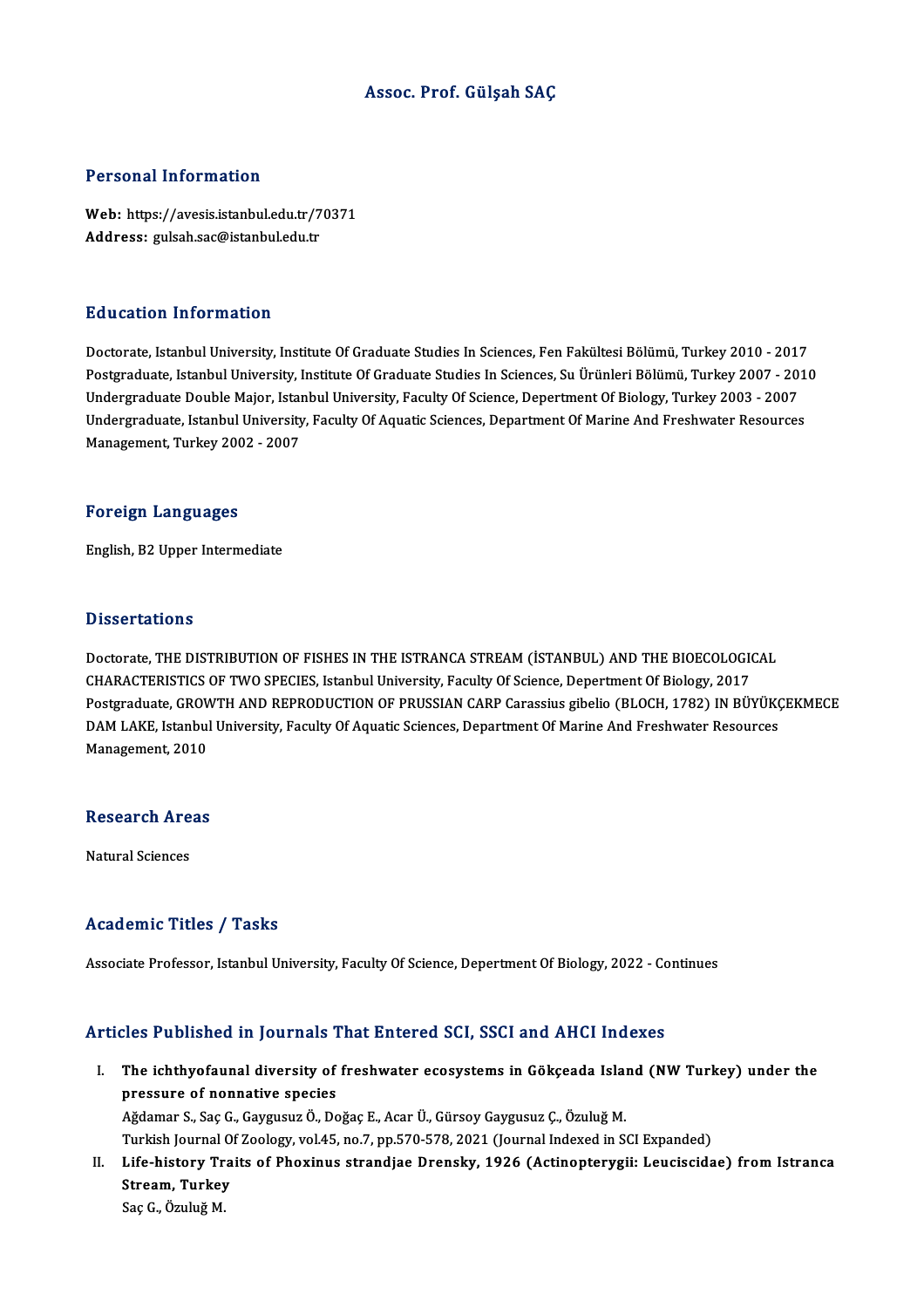Acta Zoologica Bulgarica, vol.72, no.3, pp.429-438, 2020 (Journal Indexed in SCI Expanded)<br>Life bistouy pattern and fooding babits of Cobie bulgarisus (Dransly, 1936) (Bis

Acta Zoologica Bulgarica, vol.72, no.3, pp.429-438, 2020 (Journal Indexed in SCI Expanded)<br>III. Life history pattern and feeding habits of Gobio bulgaricus (Drensky, 1926) (Pisces: Gobionidae) in<br>An enderheis stream (J Acta Zoologica Bulgarica, vol.72, no.3, pp.429-438, 202<br>Life history pattern and feeding habits of Gobio<br>an endorheic stream (Istranca Stream, Turkey)<br>See C. Omlug M Life history pa<br>an endorheic s<br>Sac G., Ozulug M.<br>IPANIAN IOUPN an endorheic stream (Istranca Stream, Turkey)<br>Sac G., Ozulug M.<br>IRANIAN JOURNAL OF FISHERIES SCIENCES, vol.19, no.1, pp.248-261, 2020 (Journal Indexed in SCI)

IV. NewDistribution Areas of Four Invasive Freshwater Fish Species fromTurkish Thrace IRANIAN JOURNAL OF FISHERIES SCIENCES, v<br>New Distribution Areas of Four Invasive<br>Ozulug M., Gaygusuz Ö., Gaygusuz C. G. , Sac G.<br>TURKISH JOURNAL OF FISHERIES AND AQUAT TURKISH JOURNAL OF FISHERIES AND AQUATIC SCIENCES, vol.19, no.10, pp.837-845, 2019 (Journal Indexed in<br>SCI) Ozuli<br>TURI<br>SCI)<br>Bsev

TURKISH JOURNAL OF FISHERIES AND AQUATIC SCIENCES, vol.19, no.10, pp.837-845, 2019 (Journal Indexed<br>SCI)<br>V. Pseudophoxinus cilicicus, a new spring minnow from southern Anatolia (Teleostei: Leuciscidae)<br>See C. Orulus M. GEI SCI)<br>Pseudophoxinus cilicicus, a new sprii<br>Sac G., Ozulug M., GEIGER M. F. , Freyhof J.<br>ZOOTAYA, vol 4671, no 1, nn 105, 119, 201 Pseudophoxinus cilicicus, a new spring minnow from souther<br>Sac G., Ozulug M., GEIGER M. F., Freyhof J.<br>ZOOTAXA, vol.4671, no.1, pp.105-118, 2019 (Journal Indexed in SCI)<br>Pie Feelegisel Traits of Western Tubenese Cobu Prote Sac G., Ozulug M., GEIGER M. F. , Freyhof J.<br>ZOOTAXA, vol.4671, no.1, pp.105-118, 2019 (Journal Indexed in SCI)<br>VI. Bio-Ecological Traits of Western Tubenose Goby Proterorhinus semilunaris (Heckel, 1837): A Key to<br>Understa

ZOOTAXA, vol.4671, no.1, pp.105-118<br>Bio-Ecological Traits of Western<br>Understand Its Invasion Success<br>See C **Bio-E<br>Unde:<br>Sac G.<br>WATE** Understand Its Invasion Success<br>Sac G.<br>WATER, vol.11, no.6, 2019 (Journal Indexed in SCI)<br>Length weight relationship of seven freebwet

- Sac G.<br>WATER, vol.11, no.6, 2019 (Journal Indexed in SCI)<br>VII. Length-weight relationship of seven freshwater fish species from Turkish Thrace<br>Sac G., Gaygusuz O., Gaygusuz C. G. , Ozulug M. WATER, vol.11, no.6, 2019 (Journal Indexed in<br>Length-weight relationship of seven fres<br>Sac G., Gaygusuz O., Gaygusuz C. G. , Ozulug M.<br>JOUPMAL OF APPLIED JCHTHVOLOCY VOL25 Length-weight relationship of seven freshwater fish species from Turkish Thrace<br>Sac G., Gaygusuz O., Gaygusuz C. G. , Ozulug M.<br>JOURNAL OF APPLIED ICHTHYOLOGY, vol.35, no.3, pp.808-811, 2019 (Journal Indexed in SCI)<br>Navy r
- VIII. New records of Pseudophoxinus firati from Turkey (Teleostei: Leuciscidae)<br>Sac G., Ozulug M., Elp M., Gaffaroglu M., Unal S., Ayata M. K., KAYA C., Freyhof J. JOURNAL OF APPLIED ICHTHYOLOGY, vol.35, no.3, pp.808-811, 2019 (Journal<br>New records of Pseudophoxinus firati from Turkey (Teleostei: Leucis<br>Sac G., Ozulug M., Elp M., Gaffaroglu M., Unal S., Ayata M. K. , KAYA C., Freyhof JOURNAL OF APPLIED ICHTHYOLOGY, vol.35, no.3, pp.769-774, 2019 (Journal Indexed in SCI) Sac G., Ozulug M., Elp M., Gaffaroglu M., Unal S., Ayata M. K. , KAYA C., Freyhof J.<br>JOURNAL OF APPLIED ICHTHYOLOGY, vol.35, no.3, pp.769-774, 2019 (Journal Indexed in SCI)<br>IX. Length-weight relationship of 16 fish species
	- JOURNAL OF APPLIED ICHTHYOLOGY, vol.35, r<br>Length-weight relationship of 16 fish spe<br>Leuciscidae) from Turkish inland waters<br>See C. Ozulug M Le<mark>ngth-weight</mark><br>Leuciscidae) fr<br>Sac G., Ozulug M.<br>JOUPMAL OF API Leuciscidae) from Turkish inland waters<br>Sac G., Ozulug M.<br>JOURNAL OF APPLIED ICHTHYOLOGY, vol.34, no.6, pp.1335-1339, 2018 (Journal Indexed in SCI)<br>FEFECTS OF ENVIRONMENTAL VARIARLES ON THE DISTRIBUTION OF FISH ASSEMBL Sac G., Ozulug M.<br>JOURNAL OF APPLIED ICHTHYOLOGY, vol.34, no.6, pp.1335-1339, 2018 (Journal Indexed in SCI)<br>X. EFFECTS OF ENVIRONMENTAL VARIABLES ON THE DISTRIBUTION OF FISH ASSEMBLAGES IN AN

JOURNAL OF APPLIED ICHTHYOLOGY, vol.34, no.<br>EFFECTS OF ENVIRONMENTAL VARIABLES<br>ENDORHEIC STREAM (ISTANBUL, TURKEY)<br>See C EFFE<br>ENDO<br>Saç G.<br>Erece: ENDORHEIC STREAM (ISTANBUL, TURKEY)<br>Saç G.<br>Fresenius Environmental Bulletin, vol.26, no.12, pp.7150-7159, 2017 (Journal Indexed in SCI Expanded)<br>Crowth and Dist of Albunnoides tranqui Chichkoff, 1933 (Telecatei: Cunninidee

- Saç G.<br>Fresenius Environmental Bulletin, vol.26, no.12, pp.7150-7159, 2017 (Journal Indexed in SCI Expanded)<br>XI. Growth and Diet of Alburnoides tzanevi Chichkoff, 1933 (Teleostei: Cyprinidae) in the Istranca<br>Stream, Istanb Fresenius Environmental Bu<br>Growth and Diet of Albur<br>Stream, Istanbul, Turkey<br>See C. Koptan C. Ömluğ M
	- Saç G., Kaptan Ç., Özuluğ M.

Acta Zoologica Bulgarica, vol.69, no.3, pp.361-368, 2017 (Journal Indexed in SCI Expanded)

XII. Neotype designation of Aphanius iconii, first reviser action to stabilise the usage of A. fontinalis and Acta Zoologica Bulgarica, vol.69, no.3, pp.361-368, 2017 (Journal Indexed in SCI Expanded)<br>Neotype designation of Aphanius iconii, first reviser action to stabilise the usage of A. fontinal<br>A. meridionalis and comments on Neotype designation of Aphanius<br>A. meridionalis and comments on<br>(Teleostei: Cyprinodontiformes)<br>Ereybof L. Ozulus M. Sas C A. meridionalis and com<br>(Teleostei: Cyprinodonti<br>Freyhof J., Ozulug M., Sac G.<br>700TAYA, val 4294, no 5, nu (Teleostei: Cyprinodontiformes)<br>Freyhof J., Ozulug M., Sac G.<br>ZOOTAXA, vol.4294, no.5, pp.573-585, 2017 (Journal Indexed in SCI)<br>Now data on the distribution and conservation status of Pho:

## Freyhof J., Ozulug M., Sac G.<br>ZOOTAXA, vol.4294, no.5, pp.573-585, 2017 (Journal Indexed in SCI)<br>XIII. New data on the distribution and conservation status of Phoxinus strandjae (Teleostei: Cyprinidae)<br>Saç G., Özuluğ M. ZOOTAXA, vol.42<br><mark>New data on th</mark><br>Saç G., Özuluğ M.<br>Jehthyological Ex New data on the distribution and conservation status of Phoxinus strandjae (Teleostei: Cyprinid<br>Saç G., Özuluğ M.<br>Ichthyological Exploration Of Freshwaters, vol.25, no.4, pp.381-383, 2015 (Journal Indexed in SCI Expanded)<br>

# Saç G., Özuluğ M.<br>Ichthyological Exploration Of Freshwaters, vol.25, no.4, pp.381-383, 2015 (Journal Indexed in SCI Expanded)<br>XIV. Are introduced gibel carp Carassius gibelio in Turkey more invasive in artificial than Ichthyolo<br>Are intre<br>waters?<br>Terker 4 Are introduced gibel carp Carassius gibelio in Turkey more invasive in artificial than in natural<br>waters?<br>Tarkan A. S. , Copp G. H. , Top N., Ozdemir N., Onsoy B., Bilge G., Filiz H., Yapici S., EKMEKÇİ F. G. , Kirankaya S

wa<br>Ta<br>Eu Tarkan A. S. , Copp G. H. , Top N., Ozdemir N., Onsoy B., Bilge G., Filiz H., Yapici S., EKMEKÇİ F. G. , Kir.<br>al.<br>FISHERIES MANAGEMENT AND ECOLOGY, vol.19, no.2, pp.178-187, 2012 (Journal Indexed in SCI)<br>Circumetantial avi

al.<br>FISHERIES MANAGEMENT AND ECOLOGY, vol.19, no.2, pp.178-187, 2012 (Journal Indexed in SCI)<br>XV. Circumstantial evidence of gibel carp, Carassius gibelio, reproductive competition exerted on native<br>fich aposise in a me FISHERIES MANAGEMENT AND ECOLOGY, vo<br>Circumstantial evidence of gibel carp, C<br>fish species in a mesotrophic reservoir<br>Tarkan A S. Coveyeur O. Coveyeur C.C. So Circumstantial evidence of gibel carp, Carassius gibe<br>fish species in a mesotrophic reservoir<br>Tarkan A.S., Gaygusuz O., Gaygusuz C.G., Sac G., Copp G. H.<br>EISUEDIES MANACEMENT AND ECOLOCY vol 19, p.e.2, p.p.1

fish species in a mesotrophic reservoir<br>Tarkan A. S. , Gaygusuz O., Gaygusuz C. G. , Sac G., Copp G. H.<br>FISHERIES MANAGEMENT AND ECOLOGY, vol.19, no.2, pp.167-177, 2012 (Journal Indexed in SCI)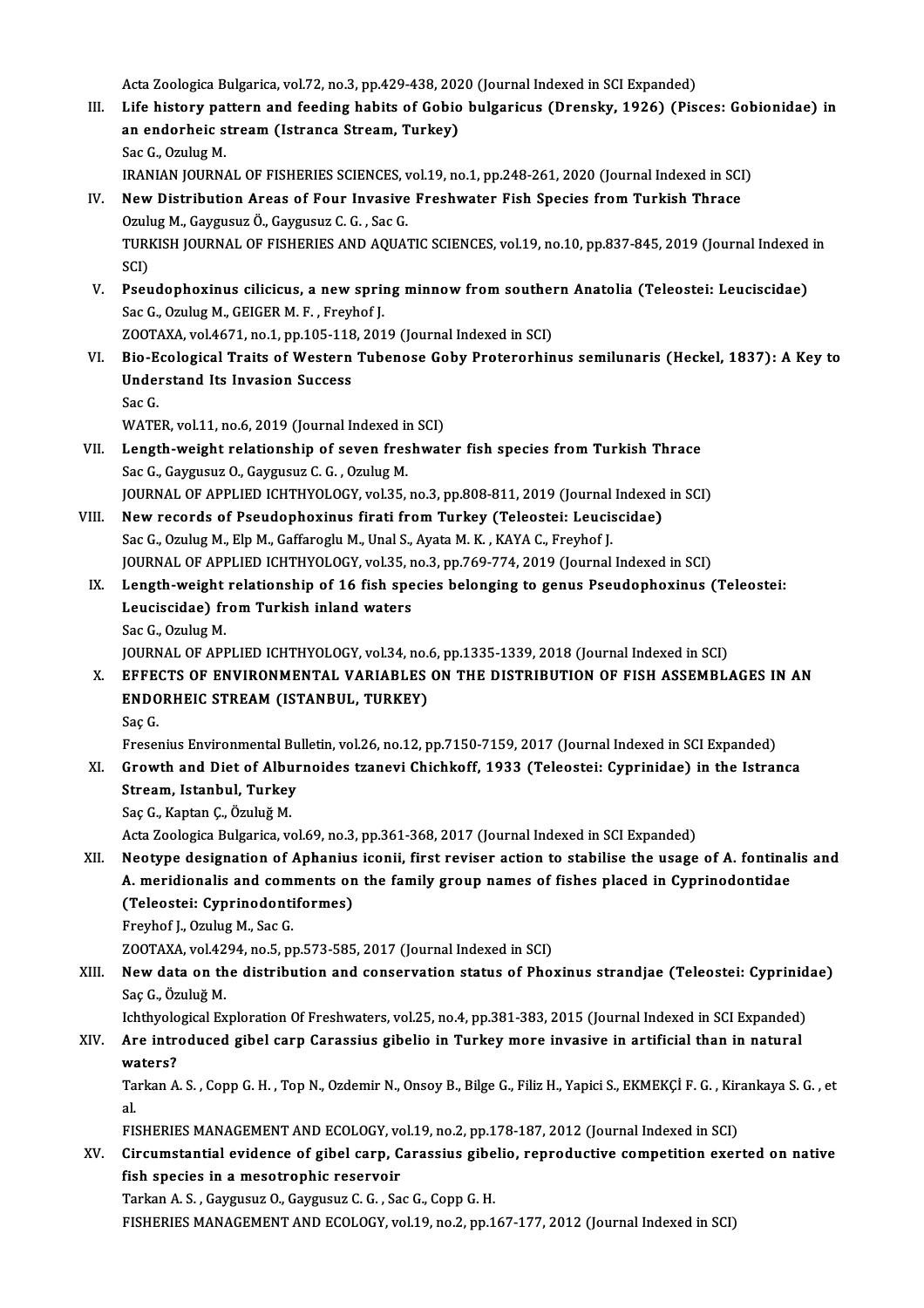XVI. Length-weight relationships of six freshwater fishes from small streams flowing into Lake Sapanca,<br>NW Turkey Length-weig<br>NW Turkey<br><sup>Torkon A S</sup> Length-weight relationships of six freshwater fishes<br>NW Turkey<br>Tarkan A.S. , Oezulug M., Gaygusuz O., Gaygusuz C. G. , Sac G.<br>JOUPMAL OF APPLIED JCHTHVOLOCY .val 35, no 2, nn 220, 2

NW Turkey<br>Tarkan A. S. , Oezulug M., Gaygusuz O., Gaygusuz C. G. , Sac G.<br>JOURNAL OF APPLIED ICHTHYOLOGY, vol.25, no.2, pp.230-231, 2009 (Journal Indexed in SCI)

#### Articles Published in Other Journals

rticles Published in Other Journals<br>I. Growth and Feeding Ecology of Dnieper chub Petroleuciscus borysthenicus (Kessler, 1859) in<br>Sabinkaya Bosaryoir, an Artificial Water Body of an Island Ecosystem (Cökseade, Turkey) Stoo I dononed in Othor Journals<br>Growth and Feeding Ecology of Dnieper chub Petroleuciscus borysthenicus (Kessler, 1859<br>Şahinkaya Reservoir, an Artificial Water Body of an Island Ecosystem (Gökçeada, Turkey) Growth and Fee<br>Şahinkaya Reser<br>Ağdamar S., Saç G.<br>Journal of advance Şahinkaya Reservoir, an Artificial Water Body of an Island Ecosystem (Gökçeada, Turkey)<br>Ağdamar S., Saç G.<br>Journal of advanced research in natural and applied sciences (Online), vol.8, no.1, pp.76-85, 2022 (National<br>Refree

Ağdamar S., Saç G.<br>Journal of advanced researc<br>Refreed University Journal)<br>Feeding of Barbus avelal I . Journal of advanced research in natural and applied sciences (Online), vol.8, no.1, pp.76-85, 2022 (National<br>Refreed University Journal)<br>II. Feeding of Barbus cyclolepis Heckel, 1837 (Teleostei: Cyprinidae) and its rel

Refreed University Journal)<br>Feeding of Barbus cyclolepis Heckel, 1837 (Teleostei: Cyprinidae) ;<br>macroinvertebrate fauna in the Istranca Stream (İstanbul, Turkey)<br>See C. Dölvimeü N. Öruluğ Q. Öruluğ M Feeding of Barbus cyclolepis Hecke<br>macroinvertebrate fauna in the Istr<br>Saç G., Dökümcü N., Özuluğ O., Özuluğ M.<br>Ege Journal of Fisheries and Aguatis Sai macroinvertebrate fauna in the Istranca Stream (İstanbul, Turkey)<br>Saç G., Dökümcü N., Özuluğ O., Özuluğ M.<br>Ege Journal of Fisheries and Aquatic Sciences, vol.38, no.3, pp.345-353, 2021 (Journal Indexed in ESCI) Saç G., Dökümcü N., Özuluğ O., Özuluğ M.<br>Ege Journal of Fisheries and Aquatic Sciences, vol.38, no.3, pp.345-353, 2021 (Journal of Fisheries and Aquatic Sciences, vol.38, no.3, pp.345-353, 2021 (Journal II.<br>III. In Memory

## Ege Journal of Fisheries and Aquatic Sciences, vol.38, no.3, pp.345-353, 2<br>In Memory of Fahire Battalgazi; Bringing Back a Fish Collection<br>Gaygusuz Ö., Özuluğ M., Gürsoy Gaygusuz Ç., Dorak Z., Saç G., Serezli E. E.<br>Turkish In Memory of Fahire Battalgazi; Bringing Back a Fish Collection to Life<br>Gaygusuz Ö., Özuluğ M., Gürsoy Gaygusuz Ç., Dorak Z., Saç G., Serezli E. E.<br>Turkish Journal of Bioscience and Collections, vol.5, no.1, pp.12-21, 2021 Gaygusu:<br>Turkish J<br>Journal)<br>Pressur Turkish Journal of Bioscience and Collections, vol.5, no.1, pp.12-21, 2021 (International Refereed University<br>Journal)<br>IV. Pressure of Urbanisation on the Fish Community Structure in Küçük Menderes River Basin (Turkey)<br>See

- Journal)<br>Pressure of Urbanisation on the Fish Community Structure in Küçük Mer<br>Saç G., Gaygusuz Ö., Dorak Z., Köker Demo L., Aydın F., Akçaalan Albay R., Albay M.<br>Turkish Journal of Water Ssience and Management, vel 5, ne Pressure of Urbanisation on the Fish Community Structure in Küçük Menderes River Basin (Tu<br>Saç G., Gaygusuz Ö., Dorak Z., Köker Demo L., Aydın F., Akçaalan Albay R., Albay M.<br>Turkish Journal of Water Science and Management Saç G., Gaygu<br>Turkish Jouri<br>Institutions)<br>Longth woi Turkish Journal of Water Science and Management, vol.5, no.1, pp.40-58, 2021 (Refereed Journals of Other<br>Institutions)<br>V. Length-weight and length-length relationships of three endemic freshwater fish species from<br>Anatolia
- Institutions)<br>Length-weight an<br>Anatolia, Turkey<br>See C. Öruluğ M Le<mark>ngth-weight</mark><br>Anatolia, Turke<br>Saç G., Özuluğ M.<br>Natural and Engi
	-

Saç G., Özuluğ M.<br>Natural and Engineering Sciences, vol.6, no.1, pp.53-59, 2021 (International Refereed University Journal) Saç G., Özuluğ M.<br>Natural and Engineering Sciences, vol.6, no.1, pp.53<br>VI. Invasive fish threat in Manyas Lake (Turkey) Natural and Engineering Scie<br>Invasive fish threat in Mai<br>Saç G., Gaygusuz Ö., Ertürk A.<br>Biologisal Divorsity and Cons

Saç G., Gaygusuz Ö., Ertürk A.<br>Biological Diversity and Conservation, vol.13, no.2, pp.115-120, 2020 (International Refereed University Journal)

# Saç G., Gaygusuz Ö., Ertürk A.<br>Biological Diversity and Conservation, vol.13, no.2, pp.115-120, 2020 (International Refereed University Jou<br>VII. Food overlap between Vimba vimba (L., 1758) and Scardinius erythrophthalm Biological Diversity and Conservation, v<br>Food overlap between Vimba vimb.<br>Büyükçekmece Reservoir (Turkey)<br>See*C* Food<br>Büyül<br>Saç G.<br>Turkis

Büyükçekmece Reservoir (Turkey)<br>Saç G.<br>Turkish Journal of Bioscience and Collections, vol.4, no.1, pp.14-19, 2020 (International Refereed University<br>Journal) Saç G.<br>Turkish J<br>Journal)<br>Now J.21

### Journal)<br>VIII. New Localities and Length-Weight Relationship for Alburnus caeruleus in the Euphrates and Tigris Journal)<br>New Localities and Ler<br>River Basins (Turkey)<br><sup>See C</sup> New I<br>River<br>Sac G. River Basins (Turkey)<br>Sac G.<br>AQUATIC SCIENCES AND ENGINEERING, vol.35, no.4, pp.105-109, 2020 (Journal Indexed in ESCI)<br>Relationships between Body Size, Weight and Eecundity of the Endangered Eich Album

## Sac G.<br>AQUATIC SCIENCES AND ENGINEERING, vol.35, no.4, pp.105-109, 2020 (Journal Indexed in ESCI)<br>IX. Relationships between Body Size, Weight and Fecundity of the Endangered Fish Alburnus carinatus<br>Pattalail 1941 in the Ma AQUATIC SCIENCES AND ENGINEERING, vol.35, no<br>Relationships between Body Size, Weight and<br>Battalgil, 1941 in the Manyas Lake (Turkey)<br>See C. Ceygueuz O Relationships bet<br>Battalgil, 1941 in<br>Sac G., Gaygusuz O.<br>AOUATIC SCIENCES Battalgil, 1941 in the Manyas Lake (Turkey)<br>Sac G., Gaygusuz O.<br>AQUATIC SCIENCES AND ENGINEERING, vol.35, no.1, pp.27-30, 2020 (Journal Indexed in ESCI)<br>Istanbul Ili (Türkiya) Tatlısı: Balık Faunası

# Sac G., Gaygusuz O.<br>AQUATIC SCIENCES AND ENGINEERING, vol.35, r<br>X. İstanbul İli (Türkiye) Tatlısu Balık Faunası<br>Özuluğ M., Sac G. AQUATIC SCIEN<mark>C</mark><br>İstanbul İli (Tü<br>Özuluğ M., Saç G.<br>Turkish Journal 4

İstanbul İli (Türkiye) Tatlısu Balık Faunası<br>Özuluğ M., Saç G.<br>Turkish Journal of Bioscience and Collections, vol.3, no.1, pp.19-36, 2019 (International Refereed University Özuluğ M<br>Turkish J<br>Journal)<br>A NEW J Turkish Journal of Bioscience and Collections, vol.3, no.1, pp.19-36, 2019 (International Refereed University<br>Journal)<br>XI. A NEW LOCALITY FOR THE ENDEMIC Gobio sakaryaensis TURAN, EKMEKÇİ, LUSKOVA & MENDEL,<br>2012 IN THE MAR

# Journal)<br>A NEW LOCALITY FOR THE ENDEMIC Gobio sakaryaensis TURAN, EKMEKÇİ, LUSKOVA & MEND<br>2012 IN THE MARMARA REGION (TURKEY) AND THE LENGTH-WEIGHT RELATIONSHIP OF THE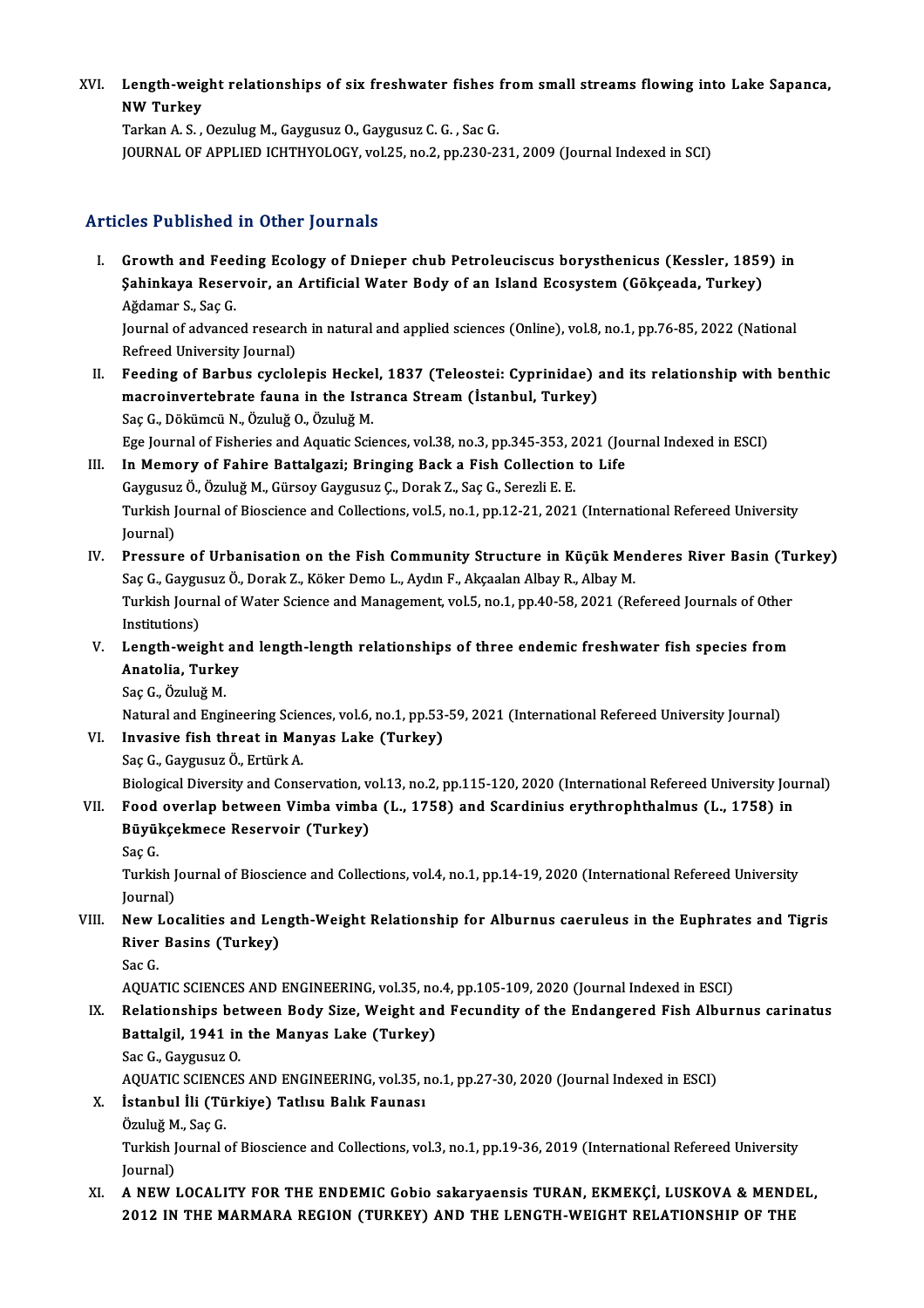|        | <b>SPECIES</b><br>Saç G., Gaygusuz Ö., Gürsoy Gaygusuz Ç., Özuluğ M.                                                                 |
|--------|--------------------------------------------------------------------------------------------------------------------------------------|
|        | Aquatic Research, vol.2, no.1, pp.36-40, 2019 (Refereed Journals of Other Institutions)                                              |
| XII.   | Fish fauna of Yildiz Mountains (North-Eastern Thrace, Turkey)                                                                        |
|        | SARI H. M., İLHAN A., Sac G., Ozulug M.                                                                                              |
|        | SU URUNLERI DERGISI, vol.36, no.1, pp.65-73, 2019 (Journal Indexed in ESCI)                                                          |
| XIII.  | İstanbul Üniversitesi Fen Fakültesi Hidrobiyoloji Müzesi Balık Koleksiyonu Tip Örnekleri Kataloğu                                    |
|        | Özuluğ M., Saç G.                                                                                                                    |
|        | Turkish Journal of Bioscience and Collections, vol.2, no.1, pp.44-50, 2018 (International Refereed University                        |
|        | Journal)                                                                                                                             |
| XIV.   | New data on distribution of three invasive freshwater fish species in Istanbul                                                       |
|        | Saç G., Özuluğ M.                                                                                                                    |
|        | Acta Biologica Turcica, vol.30, no.1, pp.11-15, 2017 (International Refereed University Journal)                                     |
| XV.    | BALIK BARİYERLERİNE BİR ÖRNEK: BÜYÜKÇEKMECE BARAJI (İSTANBUL)                                                                        |
|        | Saç G., Özuluğ M.                                                                                                                    |
|        | TURKISH JOURNAL OF AQUATIC SCIENCES, vol.32, no.2, pp.96-101, 2017 (Journal Indexed in ESCI)                                         |
| XVI.   | Büyükçekmece Rezervuarı (İstanbul, Türkiye)'ndaki Bazı Balık Türlerinin Boy-Ağırlık ve Boy-Boy                                       |
|        | İlişkileri ile Kondisyon Faktörleri                                                                                                  |
|        | Saç G., Okgerman H.                                                                                                                  |
|        | LIMNOFISH-Journal of Limnology and Freshwater Fisheries Research, vol.2, no.1, pp.43-48, 2016 (International                         |
|        | Refereed University Journal)                                                                                                         |
| XVII.  | THE OCCURRENCE OF Ligula intestinalis IN ITS FISH HOST Rutilus rutilus (L.) AND THE EFFECTS OF                                       |
|        | PARASITE ON THE FISH GROWTH (BÜYÜKÇEKMECE RESERVOIR, TURKEY)                                                                         |
|        | Saç G., Serezli E. E., Okgerman H.                                                                                                   |
|        | Journal of Aquaculture Engineering and Fisheries Research, vol.2, no.3, pp.142-150, 2016 (International Refereed                     |
|        | University Journal)                                                                                                                  |
| XVIII. | Resettlement of Atherina boyeri Risso, 1810 in Büyükçekmece Reservoir (İstanbul, Turkey)<br>Saç G., Aydoğan K., Özuluğ O., Özuluğ M. |
|        | FishTaxa, vol.1, pp.27-28, 2016 (Refereed Journals of Other Institutions)                                                            |
| XIX.   | REOCCURRENCE OF A COMMERCIAL EURYHALINE FISH SPECIES, Atherina boyeri Risso, 1810                                                    |
|        | (Atherinidae) IN BÜYÜKÇEKMECE RESERVOIR (ISTANBUL, TURKEY)                                                                           |
|        | Saç G., Gaygusuz Ö., Tarkan A. S.                                                                                                    |
|        | Journal of Aquaculture Engineering and Fisheries Research, vol.1, no.4, pp.203-208, 2015 (Refereed Journals of                       |
|        | Other Institutions)                                                                                                                  |
| XX.    | Growth and reproduction of a non-native fish species Carassius gibelio (Bloch, 1782) from                                            |
|        | Büyükçekmece Lake (İstanbul, Turkey)                                                                                                 |
|        | Saç G., Okgerman H.                                                                                                                  |
|        | IUFS Journal of Biology, vol.74, no.1, pp.1-12, 2015 (International Refereed University Journal)                                     |
| XXI.   | FIVE NEW RECORDS FOR THE FISH FAUNA OF DURUSU LAKE BASIN (ISTANBUL)                                                                  |
|        | Saç G., Özuluğ M.                                                                                                                    |
|        | Journal of FisheriesSciences.com, vol.8, no.4, pp.291-297, 2014 (Refereed Journals of Other Institutions)                            |
| XXII.  | İSTİLACI ÖZELLİKTEKİ Gambusia holbrooki, Carassius gibelio ve Pseudorasbora parva (Teleostei)                                        |
|        | TÜRLERİ İÇİN TÜRKİYE'DEN YENİ YAYILIM ALANLARI                                                                                       |
|        | Özuluğ M., Saç G., Gaygusuz Ö.                                                                                                       |
|        | İ.Ü. Journal of Fisheries & Aquatic Sciences, vol.28, pp.1-22, 2013 (International Refereed University Journal)                      |
| XXIII. | BÜYÜKÇEKMECE REZERVUARI (İSTANBUL)'NDA YAŞAYAN Clupeonella cultriventris (NORDMANN,<br>1840)'İN BAZI BİYOLOJİK ÖZELLİKLERİ           |
|        | Saç G                                                                                                                                |
|        | Istanbul University Journal of Fisheries & Aquatic Sciences, vol.27, pp.23-33, 2012 (International Refereed                          |
|        | University Journal)                                                                                                                  |
| XXIV.  | BIOMETRIC RELATIONSHIP BETWEEN BODY SIZE AND BONE LENGTHS OF Carassius gibelio and                                                   |
|        |                                                                                                                                      |